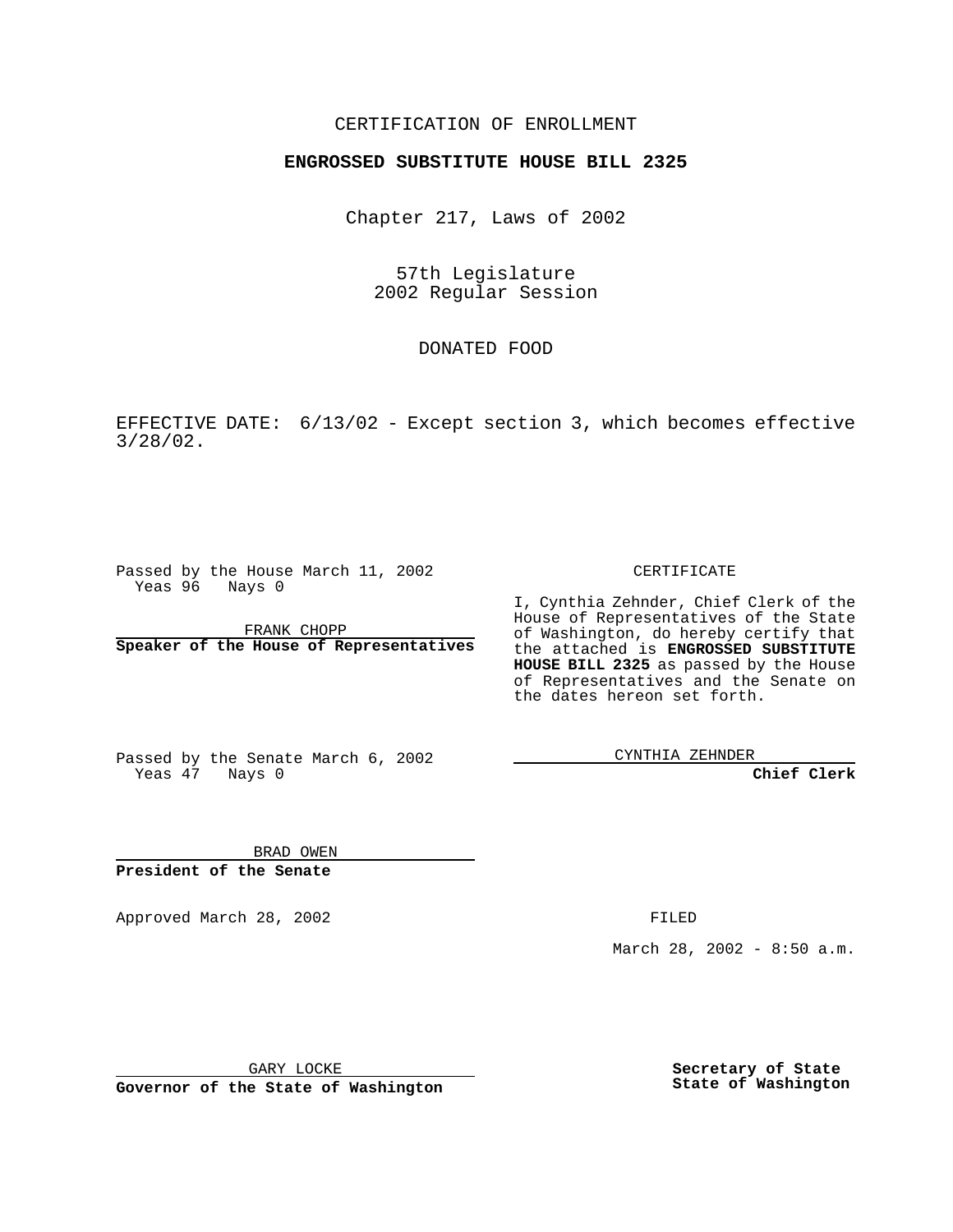## **ENGROSSED SUBSTITUTE HOUSE BILL 2325** \_\_\_\_\_\_\_\_\_\_\_\_\_\_\_\_\_\_\_\_\_\_\_\_\_\_\_\_\_\_\_\_\_\_\_\_\_\_\_\_\_\_\_\_\_\_\_

\_\_\_\_\_\_\_\_\_\_\_\_\_\_\_\_\_\_\_\_\_\_\_\_\_\_\_\_\_\_\_\_\_\_\_\_\_\_\_\_\_\_\_\_\_\_\_

AS AMENDED BY THE SENATE

Passed Legislature - 2002 Regular Session

## **State of Washington 57th Legislature 2002 Regular Session**

**By** House Committee on Agriculture & Ecology (originally sponsored by Representatives Wood, Schoesler, Gombosky, Kessler, Linville, Kagi and Esser)

Read first time 02/01/2002. Referred to Committee on .

 AN ACT Relating to donated food; amending RCW 69.80.050; adding a new section to chapter 69.80 RCW; creating a new section; and declaring an emergency.

BE IT ENACTED BY THE LEGISLATURE OF THE STATE OF WASHINGTON:

 NEW SECTION. **Sec. 1.** The legislature finds and declares that the distribution of food by donors to charitable organizations, such as shelters, churches, and fraternal organizations, serving communal meals to needy individuals can be done safely consistent with rules and recommended health and safety guidelines. The establishment of recommended donor guidelines by the department of health can educate the public about the preparation and handling of food donated to charitable organizations for distribution to homeless and other needy people. The purpose of this act is to authorize and facilitate the donation of food to needy persons in accordance with health and safety guidelines and rules, to assure that the donated food will not place needy recipients at risk, and to encourage businesses and individuals to donate surplus food to charitable organizations serving our state's needy population.